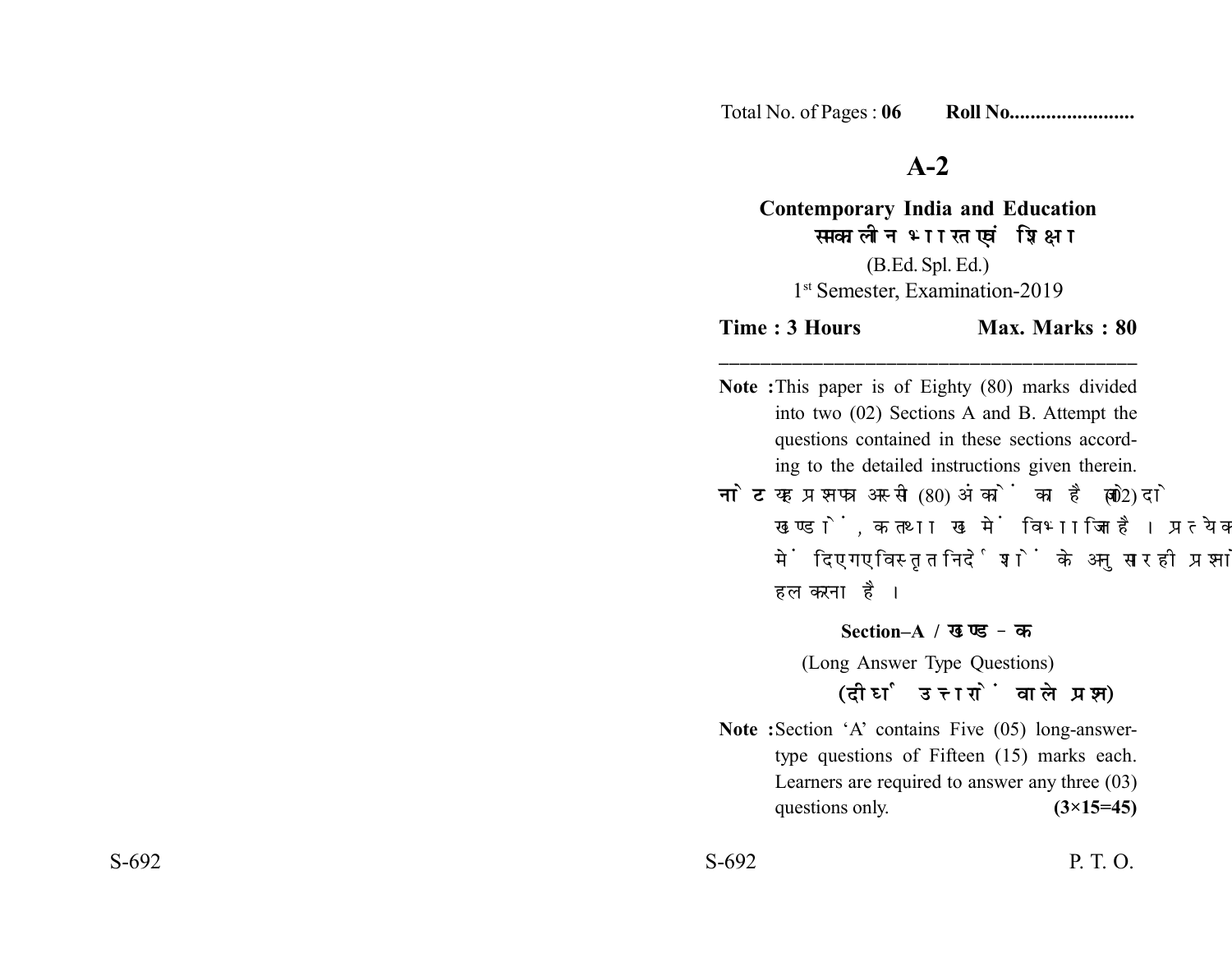3

4. Write in detail Educational and Philosophical thought by Shree Arvind.

> श्री अरविन्द के शैक्षिक एवं दार्शनिक विचारों को विस्तार से लिखिए।

5. What do you understand by Pragmatism? Write the difference of Pragmatism and Idealism.

> प्रयोजनवाद से आप क्या समझते हो ? प्रयोजनवाद एवं आदर्शवाद में अंतर लिखिए।

## **Section–B /**

(Short-Answer-Type Questions) / (लघु उत्तरों वाले प्रश्न)

- **Note :**Section 'B' contains Eight (08) short-answertype questions of Seven (07) marks each. Learners are required to answer any Five (05) questions only. **(5×7=35)**
- नोट: खण्ड'ख' में आठ (08) लघु उत्तरों वाले प्रश्न दिये गये हैं, प्रत्येक प्रश्न के लिए सात (07) अंक निर्धारित हैं। शिक्षार्थियों को इनमें से केवल पाँच **(05) प्रश्नों के उत्तर देने हैं।**
- 1. What do you undeerstand by Education, write philosophical meaning of education.

S-692 P. T. O. S-692

शिक्षा से आप क्या समझते हो? शिक्षा के दार्शनिक 4

अर्थ को स्पष्ट करते हुए लिखिए।

- 2. Write the characteristics of Formal Education. औपचारिक शिक्षा की विशेषताओं को लिखिए।
- 3. Write on the bases of logics Questions-Answers and Dialogue Methods. प्रश्नोत्तर एवं संवाद विधि को तर्क के आधार पर लिखिए।
- 4. Clear the relationship between teacher and student in Existentialism. अस्तित्ववाद में शिक्षक व छात्र संबंधों को स्पष्ट कीजिए।
- 5. What has emphasized in the curriculum of education by Tagore, Write. टैगोर ने शिक्षा के पाठ्यक्रम में किस पर बल दिया है. लिखिए।
- 6. Write the constitutional Provision for Education. शिक्षा के संवैधानिक प्रावधानों को लिखिये।
- 7. Describe the side effects of increase privatization on education.